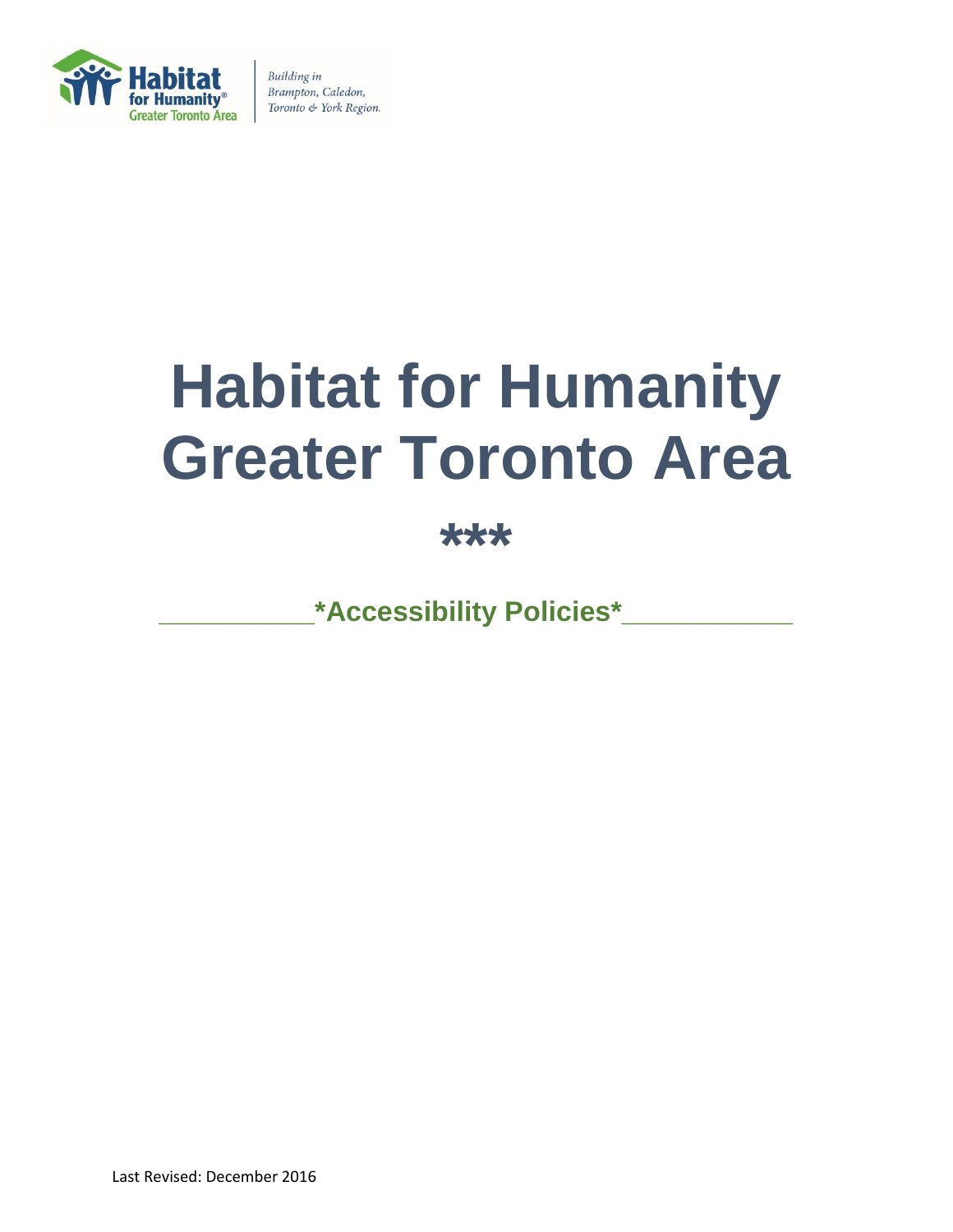

## **Table of Contents**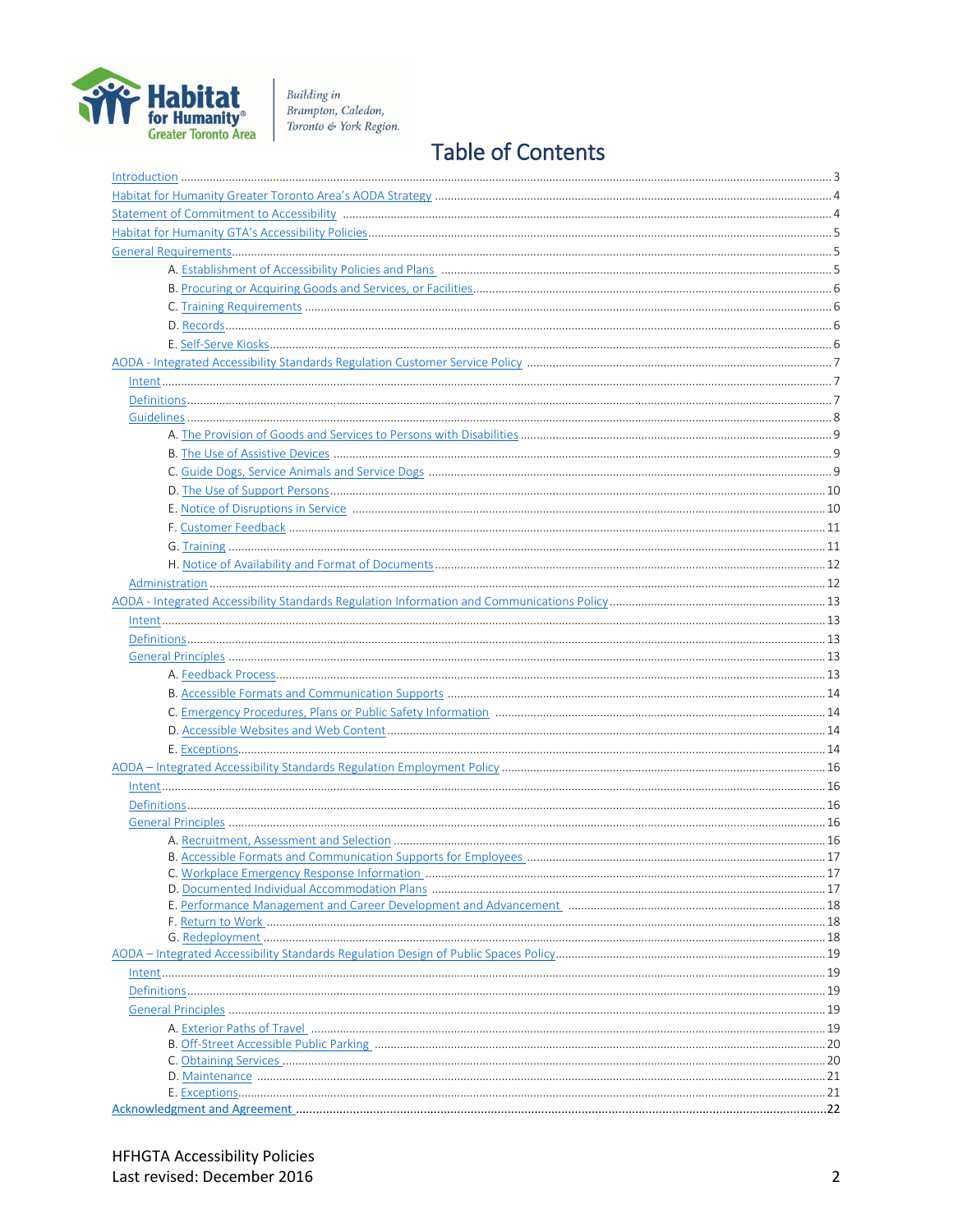<span id="page-2-0"></span>

## **Introduction**

In 2005, the Government of Ontario passed the Accessibility for Ontarians with Disabilities Act (AODA).

The purpose of this Act is to benefit all Ontarians by:

- a) Developing, implementing and enforcing accessibility standards to achieve accessibility for Ontarians with disabilities with respect to goods, services, facilities, accommodation, employment, buildings, structures and premises on or before January 1, 2025; and,
- b) Providing for the involvement of persons with disabilities, of the Government of Ontario and of representatives of industries and of various sectors of the economy in the development of the accessibility standards.

By developing, implementing and enforcing accessibility standards, employers in Ontario are required to identify, remove and prevent barriers that impede the inclusion of people with disabilities. By creating policies and procedures, filing annual reports and providing training for employees and volunteers, we can ensure that all people with disabilities are treated with dignity and respect. The AODA is comprised of five overarching standards, including:

- 1. the Customer Service Standard;
- 2. the Information and Communication Standard;
- 3. the Employment Standard;
- 4. the Transportation Standard; and,
- 5. the Design of Public Spaces Standard

These five standards are part of the Integrated Accessibility Standards Regulations, also known as the IASR, and must be met by the organization. The IASR includes, in addition to the requirements specific to each standard, the following general requirements:

- 1. provide training to staff and volunteers;
- 2. develop an accessibility policy;
- 3. create a multi-year accessibility plan and update it every five years; and
- 4. consider accessibility in procurement and when designing or purchasing self-service kiosks.

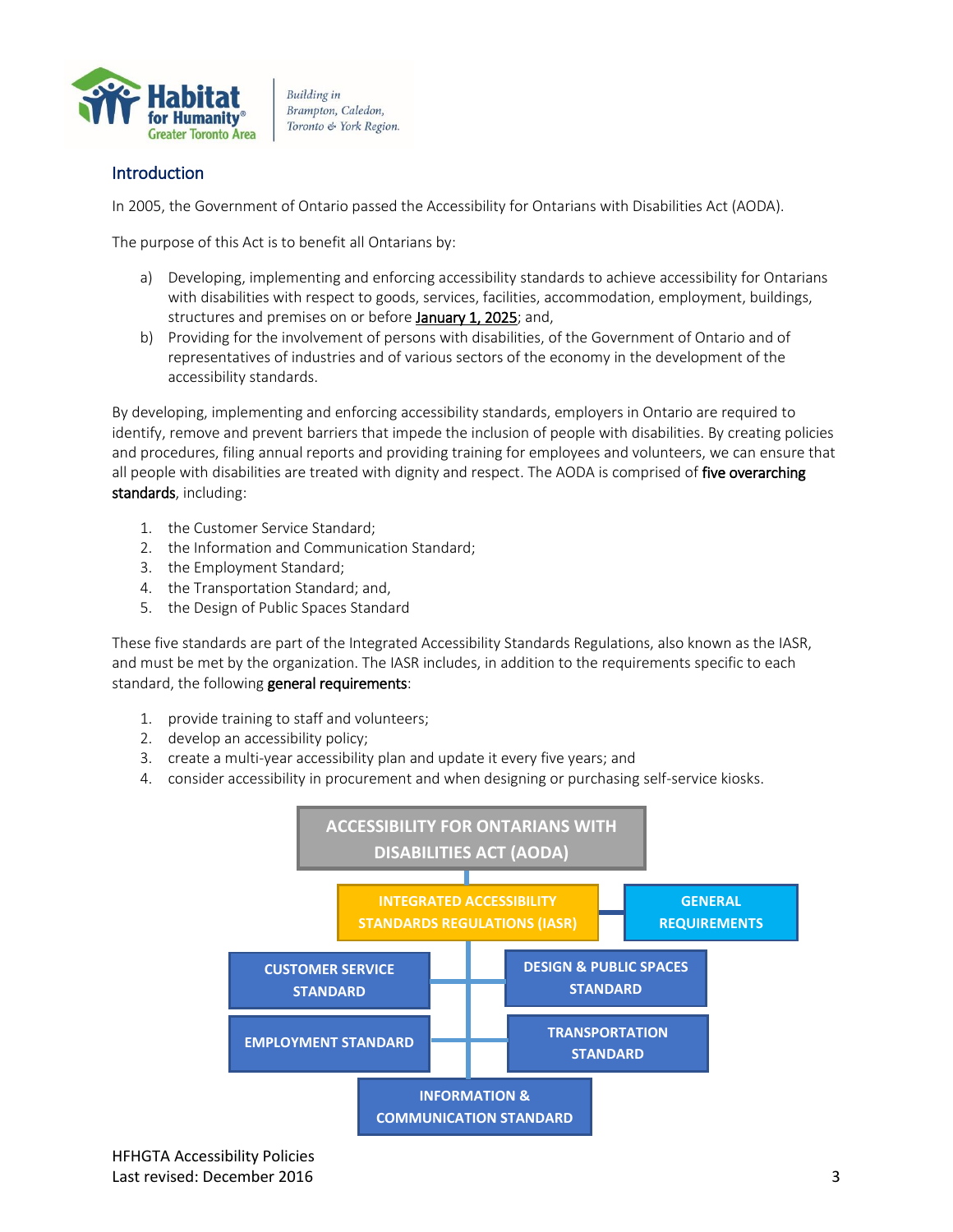

## <span id="page-3-0"></span>Habitat for Humanity Greater Toronto Area's AODA Strategy

Under the AODA, Habitat for Humanity Greater Toronto Area ("HFHGTA" or "Habitat for Humanity GTA") has developed a publicly available statement of commitment to accessibility; written accessibility policies and a multi-year accessibility plan which will be updated at least once every five years and posted on our website at [www.habitatgta.ca.](http://www.habitatgta.ca/)

Our statement of commitment establishes our organization's vision and goals for accessibility. To help realize our commitment to creating a barrier-free, accessible organizational culture and environment, we have created a formalized accessibility policy and plan, which are both available upon request.

## <span id="page-3-1"></span>Statement of Commitment to Accessibility

Habitat for Humanity GTA understands that we have a responsibility to ensure a safe, dignified, and welcoming environment for everyone. As an organization, we are committed to treating all people in a way that allows them to maintain their dignity and independence. We believe in integration and equal opportunity and will achieve these goals by preventing and removing barriers to accessibility by meeting accessibility requirements set forth under the Accessibility for Ontarians with Disabilities Act (2005), and its associated standards and regulations.

We will look to ensure the organization's compliance by incorporating accessibility legislation into our policies, procedures, equipment requirements, training, and best practices. We will also review these policies and practices annually, as organizational changes occur, or in anticipation of compliance deadlines. In addition, we will strive to meet the needs of individuals with disabilities in a timely and effective manner.

Providing an accessible and barrier-free environment is a shared effort, and as an organization, we are committed to working with the necessary parties to make accessibility for all a reality by 2025 by committing to the following:

#### Customer Service

Habitat for Humanity Greater Toronto Area is committed to providing our goods and services in a way that respects the dignity and independence of people with disabilities. We are also committed to giving people with disabilities the same opportunity to access our goods and services and allowing them to benefit from the same services, in the same place, and in a similar way, as other customers or partner families.

#### Employment Standards

We are committed to assisting potential and existing employees who may need additional support during the selection process, during performance assessments and for career development. It is our goal that each and every potential or existing employee shall have the same opportunities or benefits.

#### Emergency Procedures

We are committed to the safety of our customers, clients, guests, volunteers and employees. Upon request, we will provide emergency evacuation information in an accessible format and will work with employees and volunteers with a disability to develop an individualized emergency evacuation plan should they require one.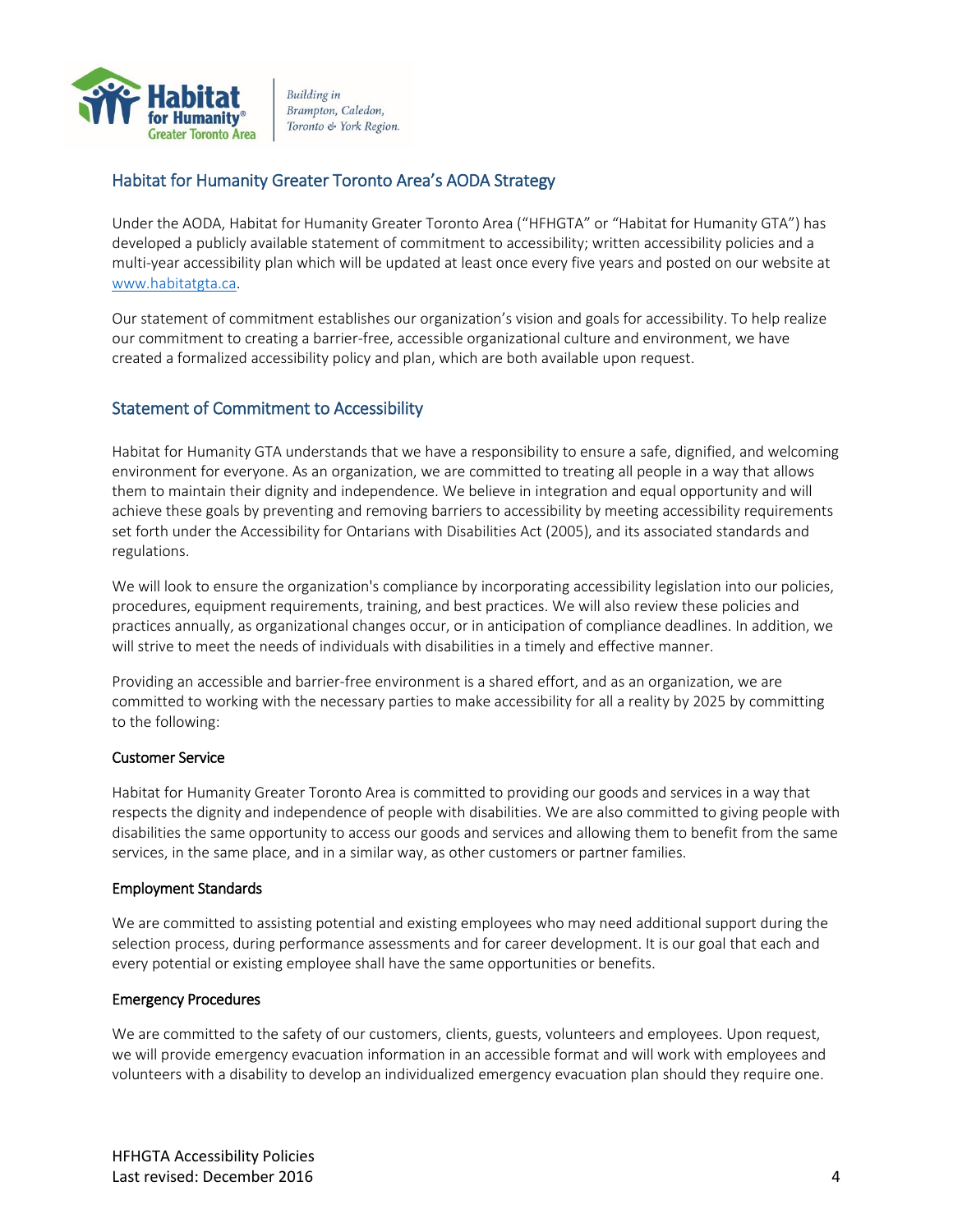

#### Information & Communication

We are committed to ensuring our customers, clients, guests, volunteers and employees can obtain the information they need about our organization. We will continue to communicate in accessible formats either on our website or in printed material, upon request.

#### Transportation

The Transportation requirement is not applicable to Habitat for Humanity Greater Toronto Area.

#### Built Environment

HFHGTA is committed to ensuring that all our stores and offices are wheelchair accessible, and that accessible parking is available at all our locations, with the exception of our build sites, where access is restricted for safety reasons and parking is often not under our control.

## <span id="page-4-0"></span>Habitat for Humanity GTA's Accessibility Policies

The policies contained herein outline the actions that Habitat for Humanity Greater Toronto Area has taken or will take to prevent and remove barriers to accessibility and meet accessibility requirements as set forth under the Accessibility for Ontarians with Disabilities Act of 2005, and its associated standards and regulations. Through these initiatives, we will achieve our goal of integration and equal opportunity for people with disabilities.

## <span id="page-4-1"></span>General Requirements

This section addresses the general requirements that apply across all of the five (5) standards (information and communication, employment, transportation, design of public spaces, and customer service) and is outlined as follows.

- A[. Establishment of Accessibility Policies and Plans](#page-4-2)
- B. [Procuring or Acquiring Goods and Services, or Facilities](#page-5-0)
- C. [Training Requirements](#page-5-1)
- D. [Records](#page-5-2)
- E[. Self-Serve Kiosks](#page-5-3)

#### <span id="page-4-2"></span>A. Establishment of Accessibility Policies and Plans

Habitat for Humanity GTA has developed, implemented and will maintain policies governing how we will achieve accessibility through these requirements.

Habitat for Humanity GTA has included a statement of our commitment to meet the accessibility needs of persons with disabilities in a timely manner in our policies. These documents will be made publicly available in an accessible format, upon request.

Habitat for Humanity GTA has established, implemented, and will maintain and document a multi-year accessibility plan outlining our strategy to prevent and remove barriers and to meet requirements under the Integrated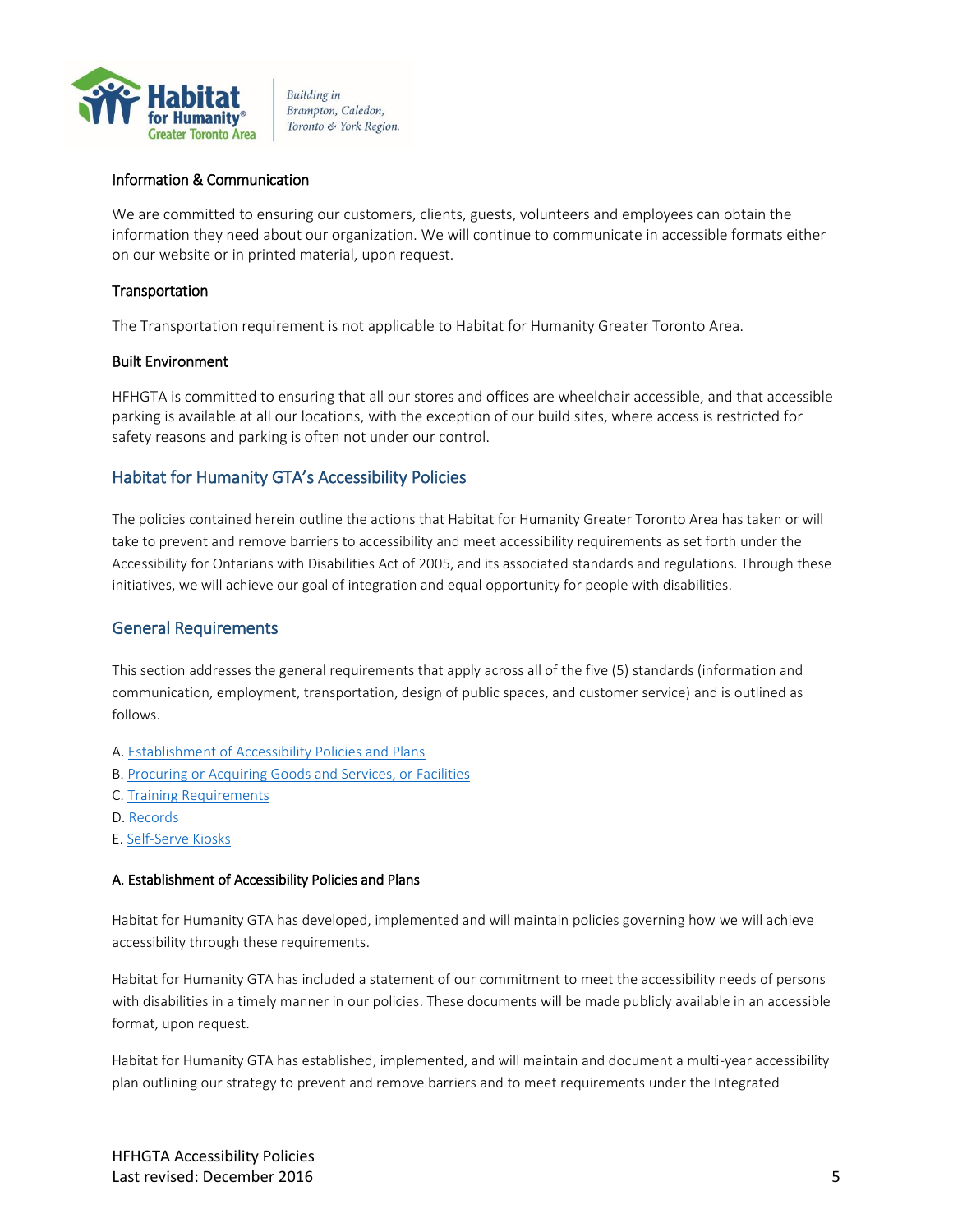

Accessibility Standards Regulation. Accessibility plans will be made available in an accessible format, upon request, and will be posted on our website.

Habitat for Humanity GTA will review and update our accessibility plan once every five (5) years and will do so in consultation with persons with disabilities or an advisory committee. Annual status reports will be prepared that will report on the progress of the steps taken to implement Habitat for Humanity GTA's accessibility plan. This status report will be posted on our website. If requested, the report shall be created in an accessible format.

#### <span id="page-5-0"></span>B. Procuring or Acquiring Goods and Services, or Facilities

Habitat for Humanity GTA will incorporate accessibility criteria and features when procuring or acquiring goods, services or facilities. The only exception is in cases where it is impracticable to do so.

#### <span id="page-5-1"></span>C. Training Requirements

Habitat for Humanity GTA provides training for our employees and volunteers regarding the IASR and the [Ontario](http://www.e-laws.gov.on.ca/html/statutes/english/elaws_statutes_90h19_e.htm)  [Human Rights Code](http://www.e-laws.gov.on.ca/html/statutes/english/elaws_statutes_90h19_e.htm) as they pertain to individuals with disabilities. Training is also provided to individuals who are responsible for developing Habitat for Humanity GTA's policies, and all other persons who provide goods, services or facilities on behalf of Habitat for Humanity GTA.

Training is provided as soon as is reasonably practicable and is provided on an ongoing basis to new volunteers and employees and as changes to Habitat for Humanity GTA's accessibility policies occur.

#### <span id="page-5-2"></span>D. Records

Habitat for Humanity GTA maintains records on the training provided, when it was provided and the number of employees and volunteers that were trained.

#### <span id="page-5-3"></span>E. Self-Serve Kiosks

Although not applicable to date, Habitat for Humanity GTA will incorporate accessibility features if and when designing, procuring or acquiring self-service kiosks. Habitat for Humanity GTA will always be aware of the accessibility features of self-service kiosks for persons with disabilities.

*This policy and its related procedures will be reviewed as required, in the event of legislative changes, or changes to company procedures.*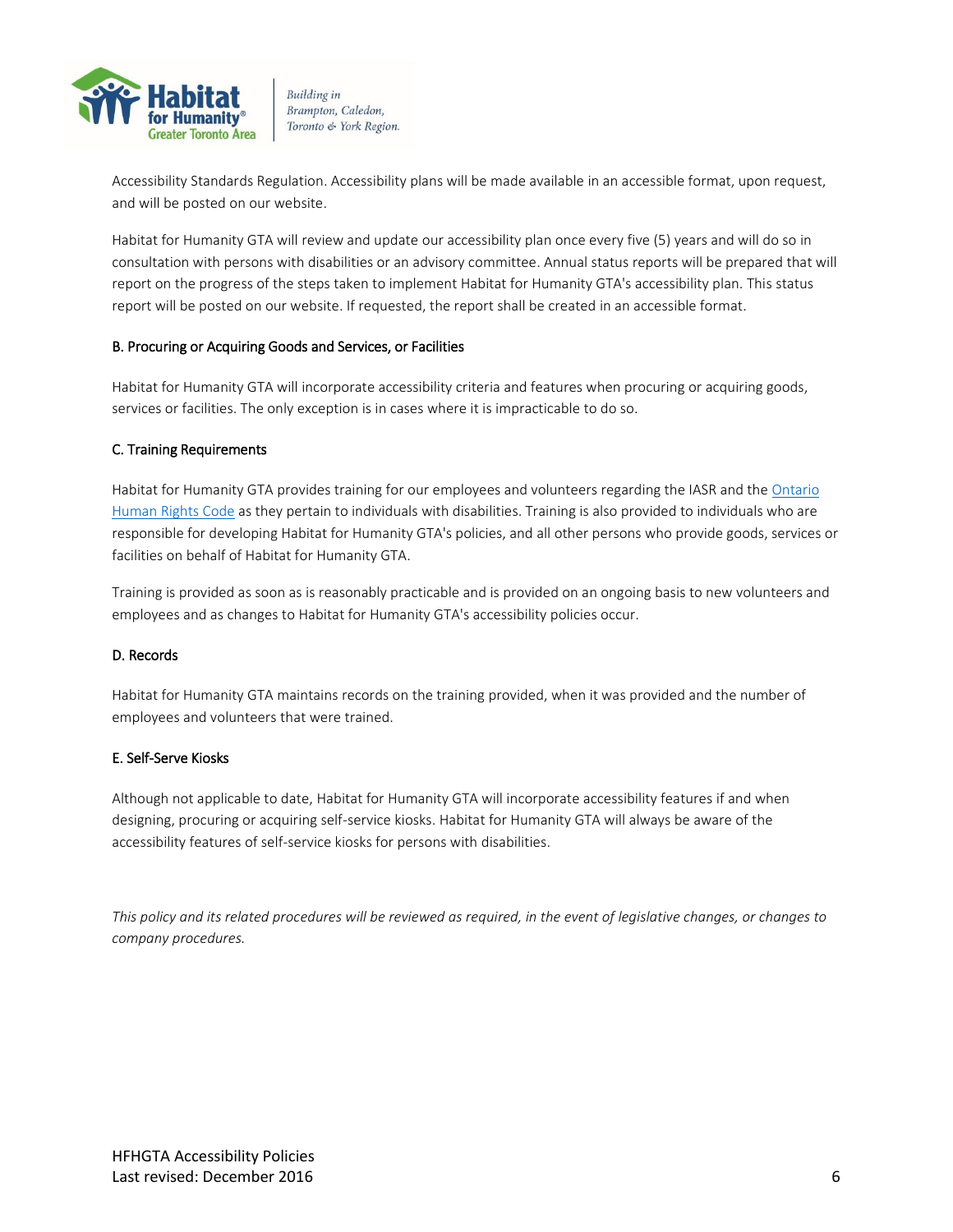

## <span id="page-6-0"></span>AODA - Integrated Accessibility Standards Regulation Customer Service Policy

#### <span id="page-6-1"></span>**Intent**

This policy is intended to meet the requirements of the Customer Service Standards included in th[e Integrated](http://www.e-laws.gov.on.ca/html/regs/english/elaws_regs_110191_e.htm)  [Accessibility Standards 191/11](http://www.e-laws.gov.on.ca/html/regs/english/elaws_regs_110191_e.htm) under the [Accessibility for Ontarians with Disabilities Act, 2005](http://www.e-laws.gov.on.ca/html/statutes/english/elaws_statutes_05a11_e.htm)*.* It applies to the provision of goods and services to the public or other third parties, not to the goods themselves.

All goods and services provided by Habitat for Humanity GTA shall follow the principles of dignity, independence, integration and equal opportunity.

#### <span id="page-6-2"></span>**Definitions**

Assistive Device – Is a technical aid, communication device or other instrument that is used to maintain or improve the functional abilities of people with disabilities. Personal assistive devices are typically devices that customers bring with them such as a wheelchair, walker or a personal oxygen tank that might assist in hearing, seeing, communicating, moving, breathing, remembering and/or reading.

Disability – The term disability as defined by the *Accessibility for Ontarians with Disabilities Act, 2005,* and the *Ontario Human Rights Code,* refers to*:*

- Any degree of physical disability, infirmity, malformation or disfigurement that is caused by bodily injury, birth defect or illness and, without limiting the generality of the foregoing, includes diabetes mellitus, epilepsy, a brain injury, any degree of paralysis, amputation, lack of physical co-ordination, blindness or visual impediment, deafness or hearing impediment, muteness or speech impediment, or physical reliance on a guide dog or other animal or on a wheelchair or other remedial appliance or device;
- A condition of mental impairment or a developmental disability;
- A learning disability, or dysfunction in one or more of the processes involved in understanding or using symbols or spoken language;
- A mental disorder; or
- An injury or disability for which benefits were claimed or received under the insurance plan established under the *Workplace Safety and Insurance Act, 1997*.

Guide Dog – Is a highly-trained working dog that has been trained at one of the facilities listed in Ontario Regulation 58 under the *Blind Persons' Rights Act,* to provide mobility, safety and increased independence for people who are blind.

Service Animal – an animal is a service animal for a person with a disability if:

- 1. the animal can be readily identified as one that is being used by the person for reasons relating to the person's disability, as a result of visual indicators such as the vest or harness worn by the animal; or,
- 2. the person provides documentation from one of the following regulated health professionals confirming that the person requires the animal for reasons relating to the disability: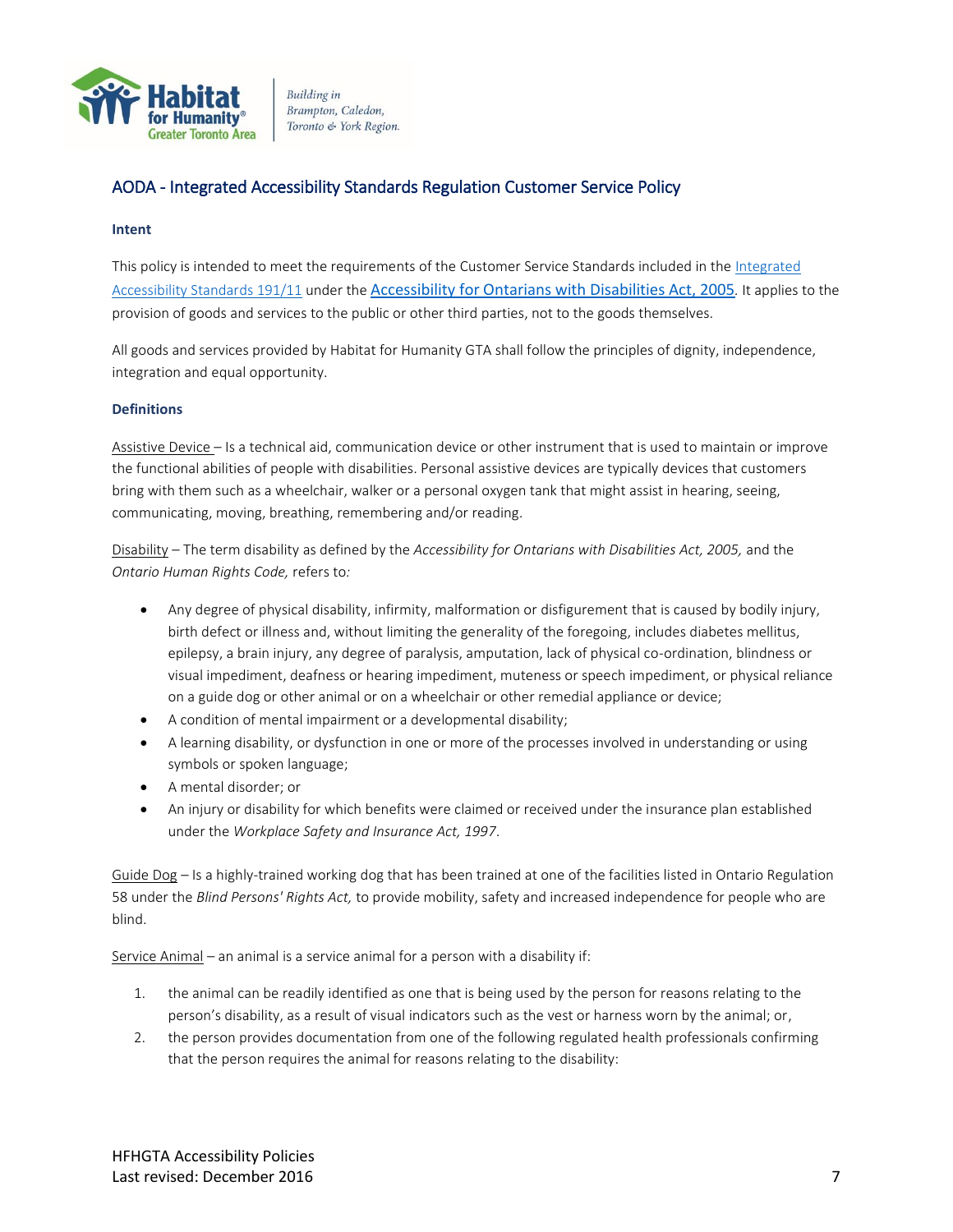

- A member of the College of Audiologists and Speech-Language Pathologists of Ontario;
- A member of the College of Chiropractors of Ontario;
- A member of the College of Nurses of Ontario;
- A member of the College of Occupational Therapists of Ontario;
- A member of the College of Optometrists of Ontario;
- A member of the College of Physicians and Surgeons of Ontario;
- A member of the College of Physiotherapists of Ontario;
- A member of the College of Psychologists of Ontario; or
- A member of the College of Registered Psychotherapists and Registered Mental Health Therapists of Ontario.

Service Dog - As reflected in *Health Protection and Promotion Act, Ontario Regulation 562* a dog other than a guide dog for the blind is a service dog if:

- 1. It is readily apparent to an average person that the dog functions as a service dog for a person with a medical disability; or
- 2. The person who requires the dog can provide on request a letter from a physician or nurse confirming that the person requires a service dog. Letters of confirmation will be accepted from any of the following regulated health professionals:
- A member of the College of Audiologists and Speech-Language Pathologists of Ontario;
- A member of the College of Chiropractors of Ontario;
- A member of the College of Nurses of Ontario;
- A member of the College of Occupational Therapists of Ontario;
- A member of the College of Optometrists of Ontario;
- A member of the College of Physicians and Surgeons of Ontario;
- A member of the College of Physiotherapists of Ontario;
- A member of the College of Psychologists of Ontario; or
- A member of the College of Registered Psychotherapists and Registered Mental Health Therapists of Ontario.

Support Person – a support person means, in relation to a person with a disability, another person who accompanies him or her in order to help with communication, mobility, personal care, medical needs or access to goods and services.

#### <span id="page-7-0"></span>**Guidelines**

In accordance with the Customer Service Standards*,* this policy addresses the following:

A[. The Provision of Goods and Services to Persons with Disabilities;](#page-8-0)

- B. [The Use of Assistive Devices](#page-8-1)
- C. [The Use of Guide Dogs, Service Animals and Service Dogs](#page-8-2)
- D. [The Use of Support Persons](#page-9-0)

HFHGTA Accessibility Policies Last revised: December 2016 8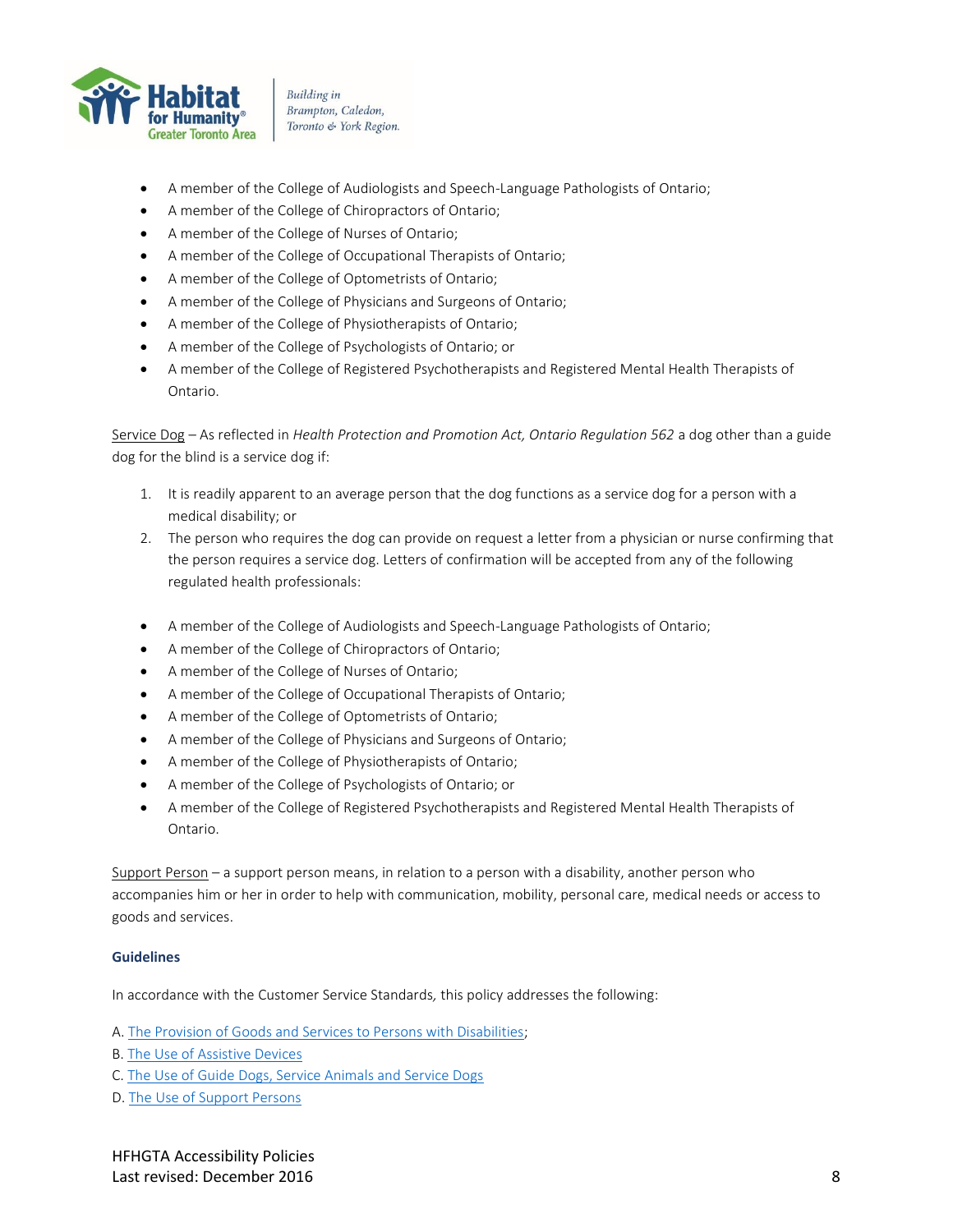

- E[. Notice of Service Disruptions](#page-9-1)
- F[. Customer Feedback](#page-10-0)
- G. [Training](#page-10-1)
- H. [Notice of Availability and Format of Required Documents](#page-11-0)

#### <span id="page-8-0"></span>A. The Provision of Goods and Services to Persons with Disabilities

Habitat for Humanity GTA will make every reasonable effort to ensure that our policies, practices and procedures are consistent with the principles of dignity, independence, integration and equal opportunity by:

- Ensuring that all customers receive the same value and quality service;
- Allowing customers with disabilities to access goods and services in ways they are comfortable and at their own pace as long as this does not present a safety risk;
- Using alternative methods when possible to ensure that customers with disabilities have access to the same services, in the same place and in a similar manner;
- Taking into account individual needs when providing goods and services; and,
- Communicating in a manner that takes into account the customer's disability.

#### <span id="page-8-1"></span>B. The Use of Assistive Devices

#### Customer's Own Assistive Device(s)

Persons with disabilities may use their own assistive devices as required when accessing goods or services provided by Habitat for Humanity GTA.

In cases where the assistive device presents a safety concern or where accessibility might be an issue, other reasonable measures will be used to ensure the access of goods and services. For example, open flames and oxygen tanks cannot be near one another. Therefore, the accommodation of a customer with an oxygen tank may involve ensuring the customer is in a location that would be considered safe for both the customer and the organization. Or, where elevators are not present and where an individual requires assistive devices for the purposes of mobility, service will be provided in a location that meets the needs of the customer.

#### <span id="page-8-2"></span>C. Guide Dogs, Service Animals and Service Dogs

A customer with a disability that is accompanied by a guide dog, service animal or service dog will be allowed access to premises that are open to the public unless otherwise excluded by law.

#### Exclusion Guidelines

If a guide dog, service animal or service dog is excluded by law, Habitat for Humanity GTA will offer alternative methods to enable the person with a disability to access our goods and services, when possible (for example, securing the animal in a safe location and offering the guidance of an employee).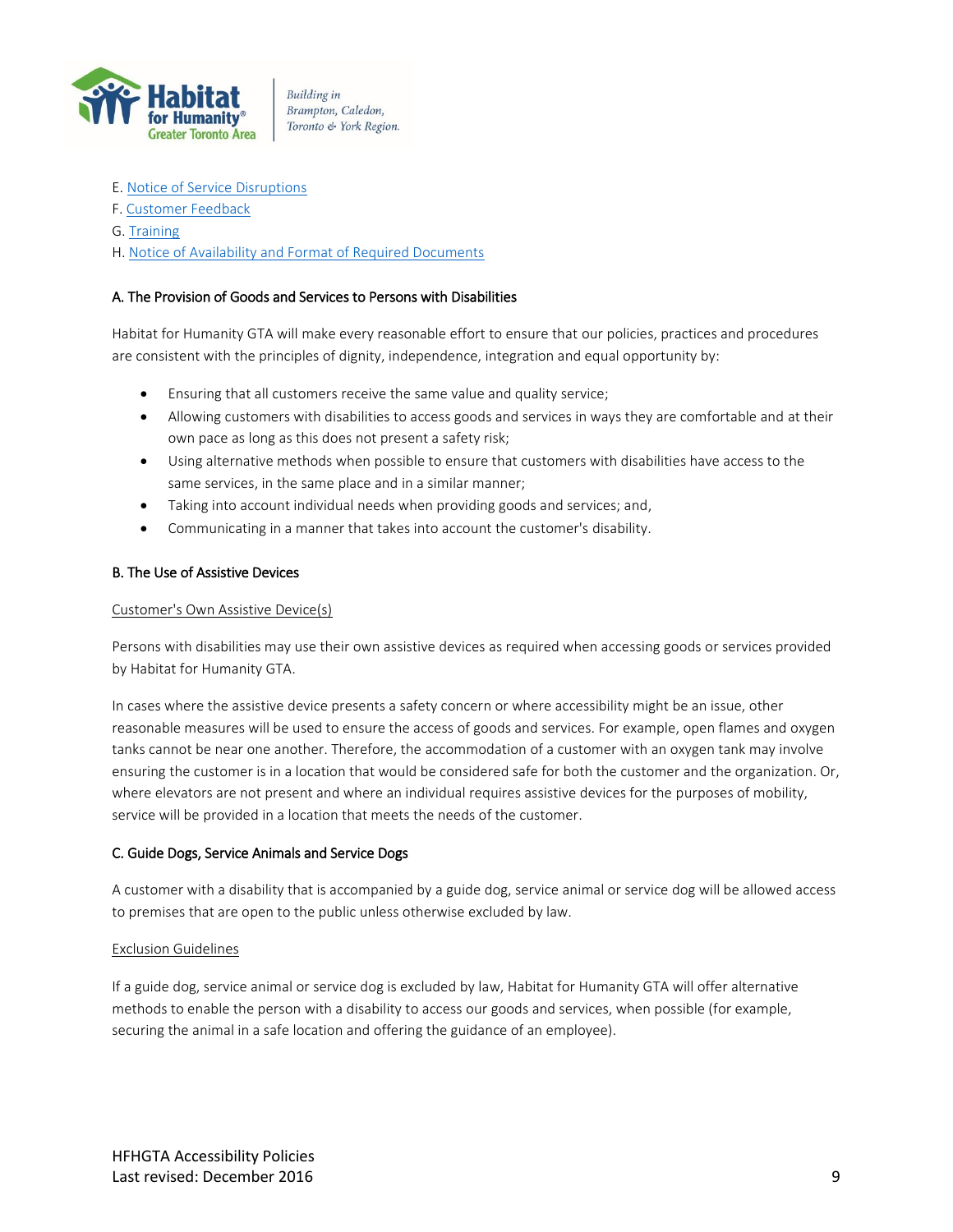

#### Recognizing a Guide Dog, Service Dog and/or Service Animal:

If it is not readily apparent that the animal is being used by the customer for reasons relating to their disability, Habitat for Humanity GTA may request verification from the customer.

#### Care and Control of the Animal:

The customer who is accompanied by a guide dog, service dog and/or service animal is responsible for maintaining care and control of the animal at all times.

#### Allergies

If a health and safety concern presents itself for example in the form of a severe allergy to the animal, Habitat for Humanity GTA will make all reasonable efforts to meet the needs of all individuals.

#### <span id="page-9-0"></span>D. The Use of Support Persons

If a customer with a disability is accompanied by a support person, Habitat for Humanity GTA will ensure that both persons are allowed to enter the premises together and that the customer is not prevented from having access to the support person. In circumstances where health and safety is of concern, Habitat for Humanity GTA will consult with the person with a disability to understand their needs, consider health or safety reasons based on the information provided, and then determine options to protect the health and safety of the person and others on the premises.

In situations where confidential information might be discussed, consent will be obtained from the customer, prior to any conversation where confidential information might be discussed.

#### <span id="page-9-1"></span>E. Notice of Disruptions in Service

Service disruptions may occur due to reasons that may or may not be within the control or knowledge of Habitat for Humanity GTA. In the event of any temporary disruptions to facilities or services that customers with disabilities rely on to access or use Habitat for Humanity GTA's goods or services, reasonable efforts will be made to provide advance notice. In some circumstances, such as in the situation of unplanned temporary disruptions, advance notice may not be possible.

In the event that a notification needs to be posted, the following information will be included unless it is not readily available or known:

- Goods or services that are disrupted or unavailable;
- Reason for the disruption;
- Anticipated duration; and,
- A description of alternative services or options.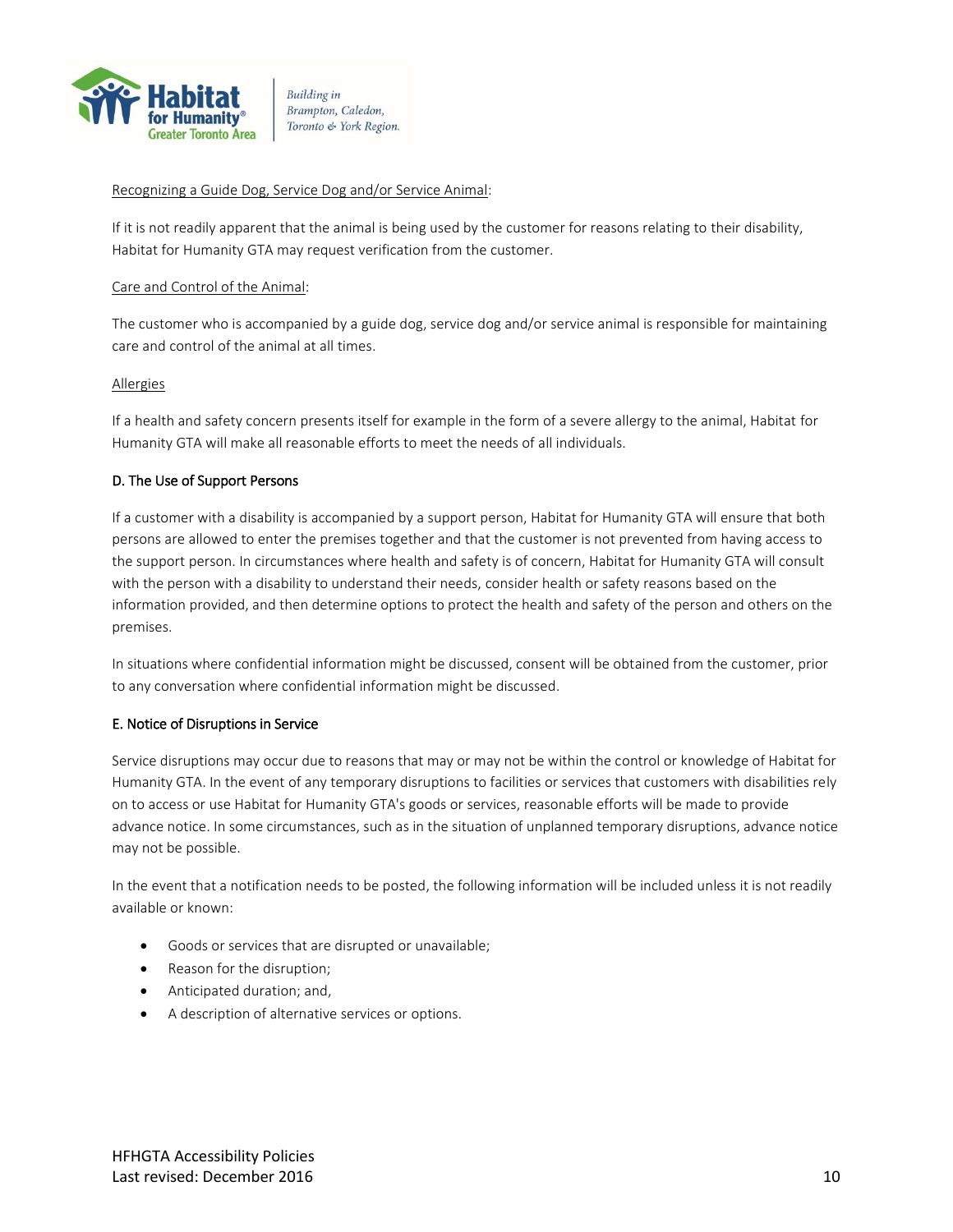

#### Notification Options

When disruptions occur Habitat for Humanity GTA will provide notice by:

- posting notices in conspicuous places including at the point of disruption, at the main entrance and the nearest accessible entrance to the service disruption and/or on the Habitat for Humanity GTA website; and,
- by any other method that may be reasonable under the circumstances.

#### <span id="page-10-0"></span>F. Customer Feedback

Habitat for Humanity GTA shall provide customers with the opportunity to provide feedback on the service provided to customers with disabilities. Information about the feedback process will be readily available to all customers and notice of the process will be made available on our website. Feedback forms along with alternate methods of providing feedback such as verbally (in person or by telephone) or written (hand written, delivered, or email), will be available upon request.

#### Submitting Feedback

Customers can submit feedback to:

Habitat for Humanity Greater Toronto Area ATTN: Human Resources 155 Bermondsey Road Toronto, ON M4A 1X9 accessibility@habitatgta,ca 416-755-7353

Customers who wish to provide feedback by completing an onsite or online customer feedback form or verbally can do so to the attention of Human Resources.

Customers who provide formal feedback will receive acknowledgement of their feedback, along with any resulting actions based on concerns or complaints that were submitted within three to five business days.

#### <span id="page-10-1"></span>G. Training

Training will be provided to:

- Every person who is an employee of, or a volunteer with, Habitat for Humanity GTA;
- Every person who participates in developing the Habitat for Humanity GTA's policies; and,
- Every other person who provides goods, services or facilities on behalf of HFHGTA.

#### Training Provisions

Regardless of the format, training will cover the following:

- A review of the purpose of the *Accessibility for Ontarians with Disabilities Act, 2005*;
- A review of the requirements of the Customer Service Standards;
- Instructions on how to interact and communicate with people with various types of disabilities;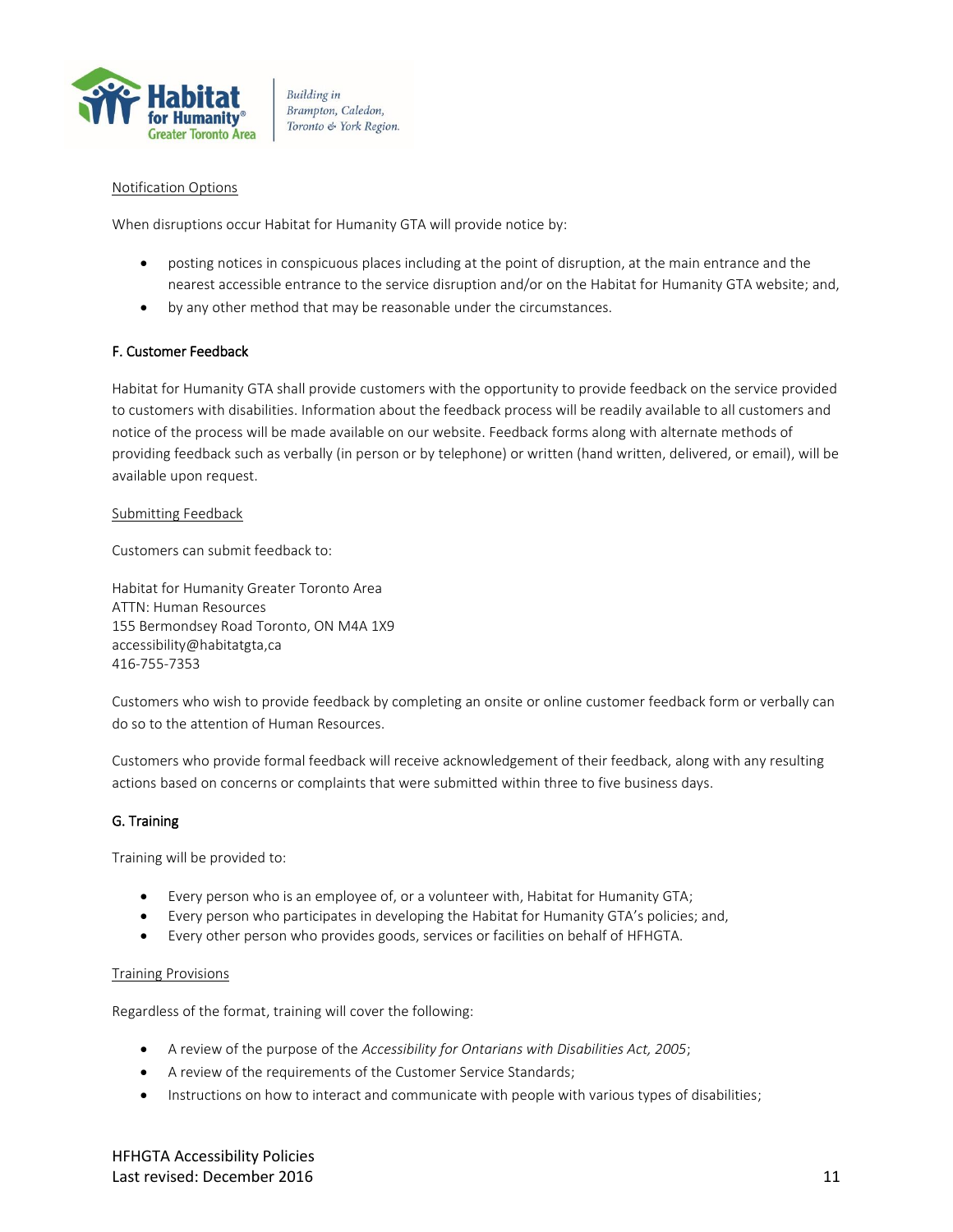

- Instructions on how to interact with people with disabilities who:
	- o use assistive devices;
	- o require the assistance of a guide dog, service dog or other service animal; or,
	- o require the use of a support person (including the handling of admission fees);
- Instructions on how to use equipment or devices that are available at our premises or that we provide that may help people with disabilities;
- Instructions on what to do if a person with a disability is having difficulty accessing our services; and,
- Habitat for Humanity GTA's policies, procedures and practices pertaining to providing accessible customer service to customers with disabilities.

#### Training Schedule

Habitat for Humanity GTA will provide training as soon as practicable. Training will be provided to new employees, volunteers, agents and/or contractors prior to or shortly after their start. Revised training will be provided in the event of changes to legislation, procedures, policies, and/or practices.

#### Record of Training

Habitat for Humanity GTA will keep a record of training that includes the dates training was provided and the number of employees and volunteers who have completed the training.

#### <span id="page-11-0"></span>H. Notice of Availability and Format of Documents

Habitat for Humanity GTA shall notify customers that the documents related to the Customer Service Standards are available upon request and in a format that takes into account the customer's disability. Notification will be given by posting the information in a conspicuous place owned and operated by Habitat for Humanity GTA, the Habitat for Humanity GTA's website and/or any other reasonable method.

#### <span id="page-11-1"></span>**Administration**

If you have any questions or concerns about this policy or its related procedures, please contact:

Habitat for Humanity Greater Toronto Area ATTN: Human Resources 155 Bermondsey Road Toronto, ON M4A 1X9 accessibility@habitatgta,ca 416-755-7353

*This policy and its related procedures will be reviewed as required, in the event of legislative changes, or changes to company procedures.*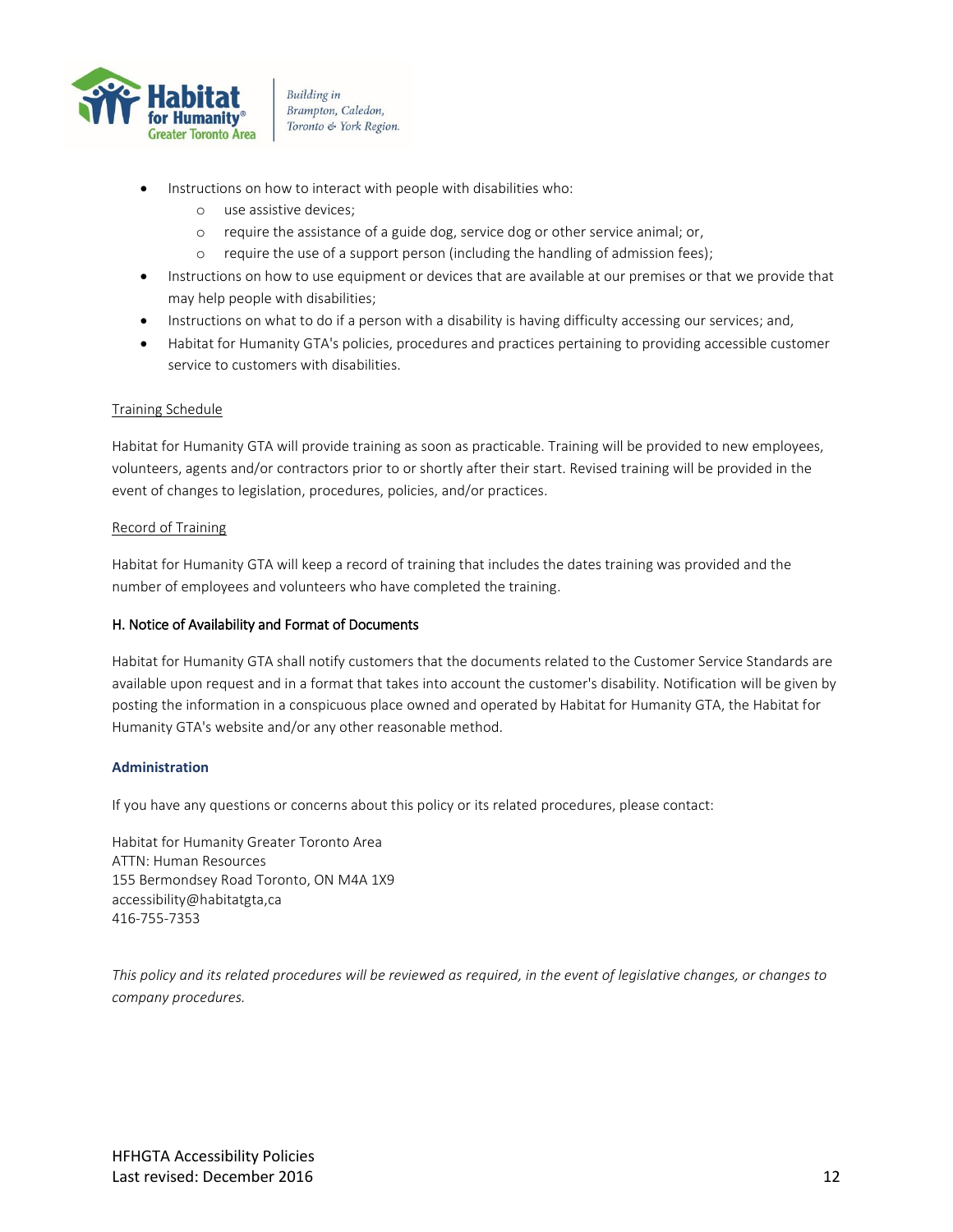

## <span id="page-12-0"></span>AODA - Integrated Accessibility Standards Regulation Information and Communications Policy

#### <span id="page-12-1"></span>**Intent**

This policy is intended to meet the requirements of th[e Integrated Accessibility Standards, Ontario Regulation](http://www.e-laws.gov.on.ca/html/regs/english/elaws_regs_110191_e.htm)  [191/11](http://www.e-laws.gov.on.ca/html/regs/english/elaws_regs_110191_e.htm) for the Information and Communications Standard set forth under the Accessibility for Ontarians with [Disabilities Act, 2005](http://www.e-laws.gov.on.ca/html/statutes/english/elaws_statutes_05a11_e.htm)*.* This policy applies to the provision of information and communications services and materials for people with disabilities.

All information and communications materials and services provided by Habitat for Humanity GTA shall follow the principles of dignity, independence, integration and equal opportunity.

#### <span id="page-12-2"></span>**Definitions**

Accessible Formats– Include but are not limited to large print, recorded audio and electronic formats, braille and other formats usable by persons with disabilities.

Communication Supports – Include but are not limited to captioning, alternative and augmentative communication supports, plain language, sign language and other supports that facilitate effective communications.

Conversion Ready– An electronic or digital format that facilitates conversion into an acceptable format.

Kiosk – An interactive electronic terminal, including a point-of-sale device, for public use that allows users to access one (1) or more services or products.

#### <span id="page-12-3"></span>**General Principles**

In accordance with the *Integrated Accessibility Standards, Ontario Regulation 191/11*, this policy addresses the following:

- A[. Feedback Process](#page-12-4)
- B. [Accessible Formats and Communication Supports](#page-13-0)
- C. [Emergency Procedures, Plans or Public Safety Information](#page-13-1)
- D. [Accessible Websites and Web Content](#page-13-2)
- <span id="page-12-4"></span>E[. Exceptions](#page-13-3)

#### A. Feedback Process

Habitat for Humanity GTA will ensure that all feedback processes (both internal and external) are made accessible to clients/customers or employees, upon request.

In accordance with the customer service standards, Habitat for Humanity GTA will make known the availability of accessible feedback formats.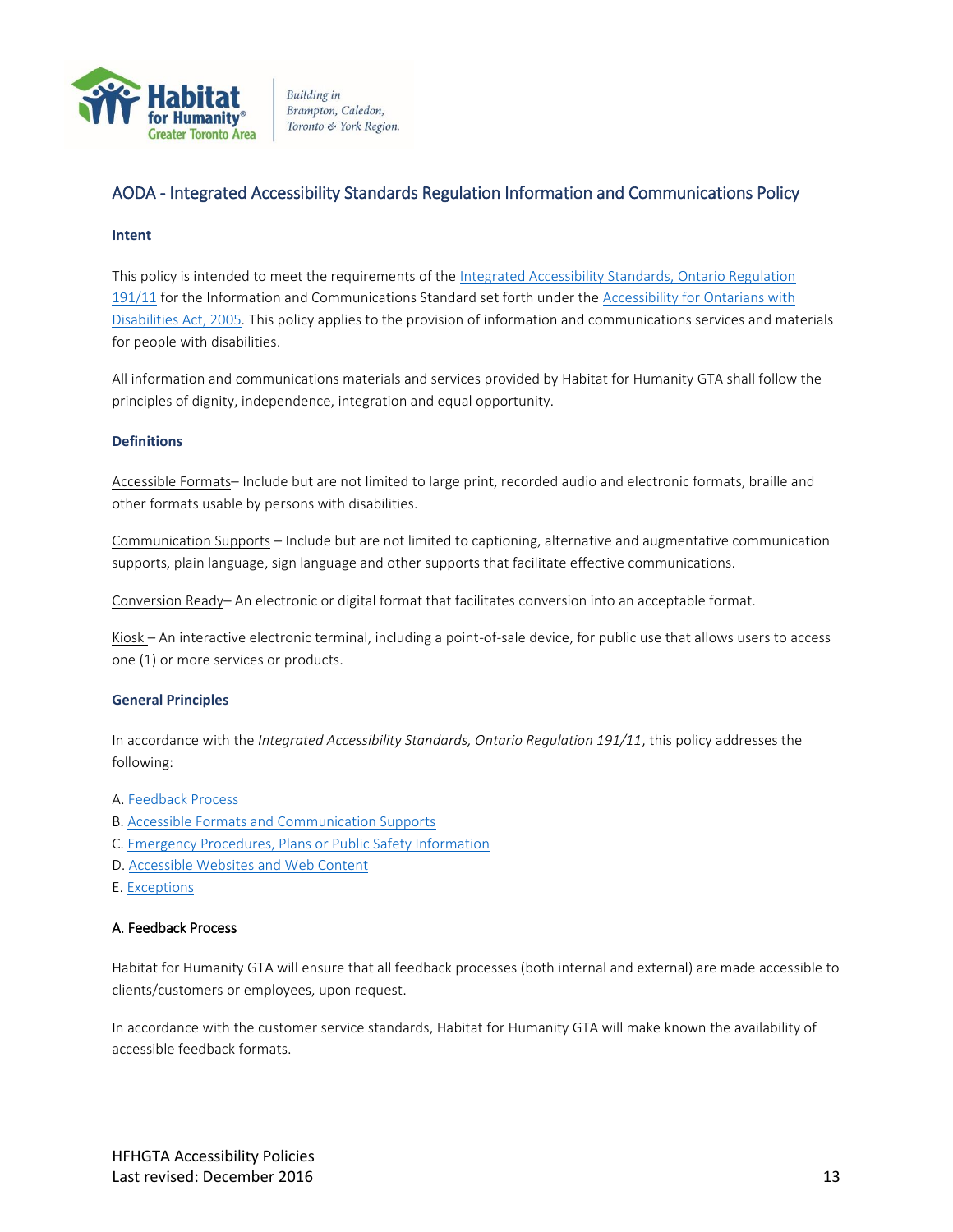

Customers, staff or the public can submit feedback to:

Habitat for Humanity Greater Toronto Area ATTN: Human Resources 155 Bermondsey Road Toronto, ON M4A 1X9 accessibility@habitatgta,ca 416-755-7353

Individuals who wish to provide feedback by completing an onsite or online feedback form or verbally can do so to the attention of Human Resources.

Once submitted, formal feedback will receive acknowledgement, along with any resulting actions based on concerns or complaints that were submitted within three to five business days.

#### <span id="page-13-0"></span>B. Accessible Formats and Communication Supports

Unless deemed [unconvertible,](https://www.hrdownloads.com/related?topic=aoda#Unconvertible) Habitat For Humanity GTA will provide or arrange for the provision of accessible formats and communication supports for persons with disabilities, upon request. Accessible formats and communication supports will be provided in a timely manner and at no additional cost to the individual.

Habitat for Humanity GTA will take into account the person's accessibility needs when customizing individual requests and shall consult with the individual making the request to ensure suitability.

Habitat for Humanity GTA will make the availability of accessible formats and communication supports publicly known.

For a long term strategy in meeting the AODA and Section 508, Habitat for Humanity GTA will refer to Accessibil-IT Inc. for all accessible PDF documentation needs.

#### <span id="page-13-1"></span>C. Emergency Procedures, Plans or Public Safety Information

Habitat for Humanity GTA will ensure that all publicly available safety and emergency information (e.g. evacuation procedures, floor plans etc.) is provided in an accessible format or with appropriate communication supports, upon request.

#### <span id="page-13-2"></span>D. Accessible Websites and Web Content

Habitat for Humanity GTA will ensure that our website and all web content published after January 1, 2012, conform to the Web Content Accessibility Guidelines (WCAG) 2.0 and will refer to the schedule set out in the IASR for specific compliance deadlines.

#### <span id="page-13-3"></span>E. Exceptions

The Information and Communications Standard does not apply to: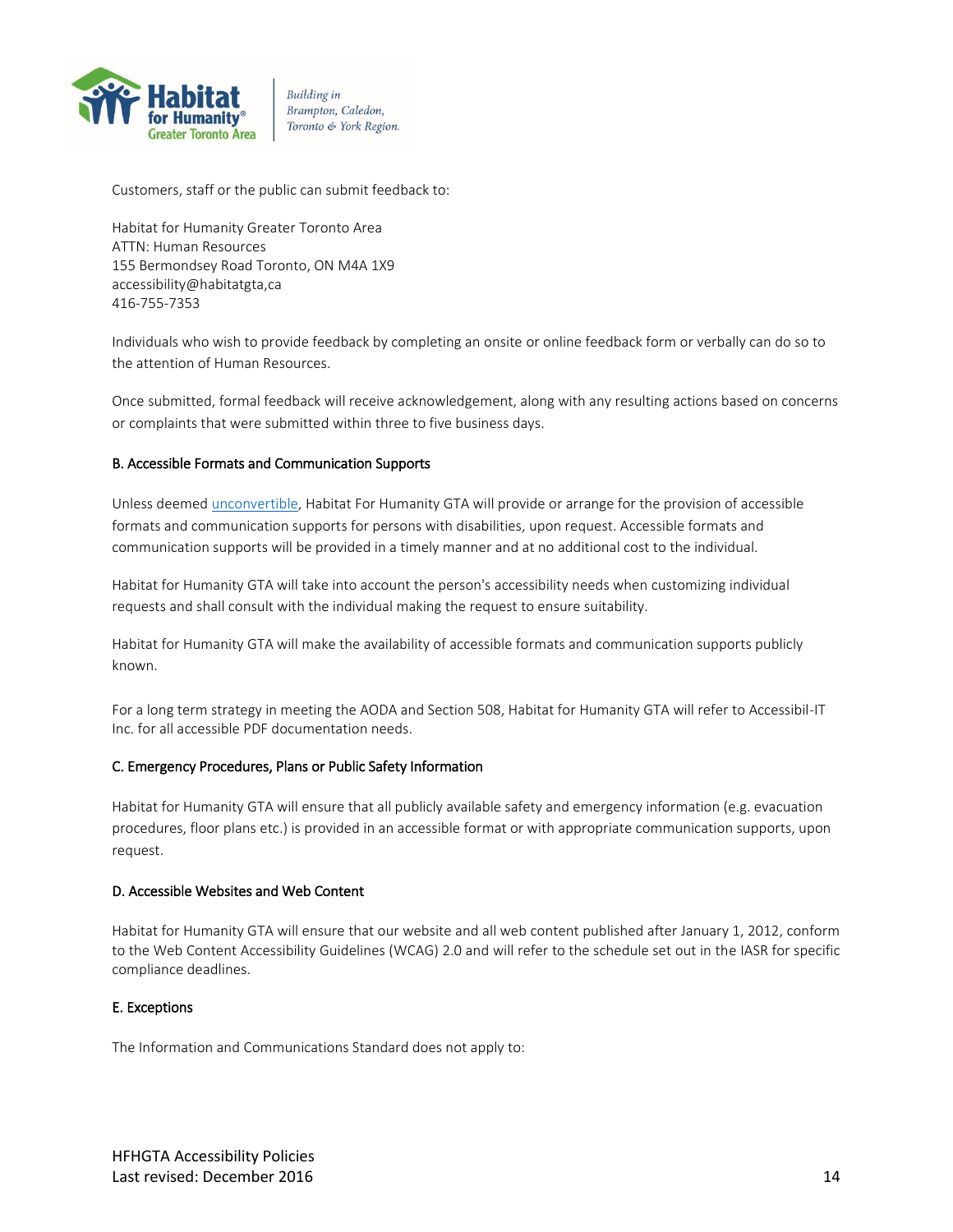

- Products and product labels;
- Unconvertible information or communications; or,
- Information that the organization does not control either directly or indirectly through a contractual relationship.

#### Unconvertible Information or Communications

If it is determined, in consultation with the requesting party, that information or communications are unconvertible, Habitat for Humanity GTA will ensure that the individual who made the request is provided with an explanation and a summary of the information.

Habitat for Humanity GTA will classify information or communications as unconvertible where:

- It is not technically practicable to convert; or
- The technology required to make the conversion is not readily available.

*This policy will be reviewed regularly to ensure that it is reflective of Habitat for Humanity GTA's current practices and legislative requirements.*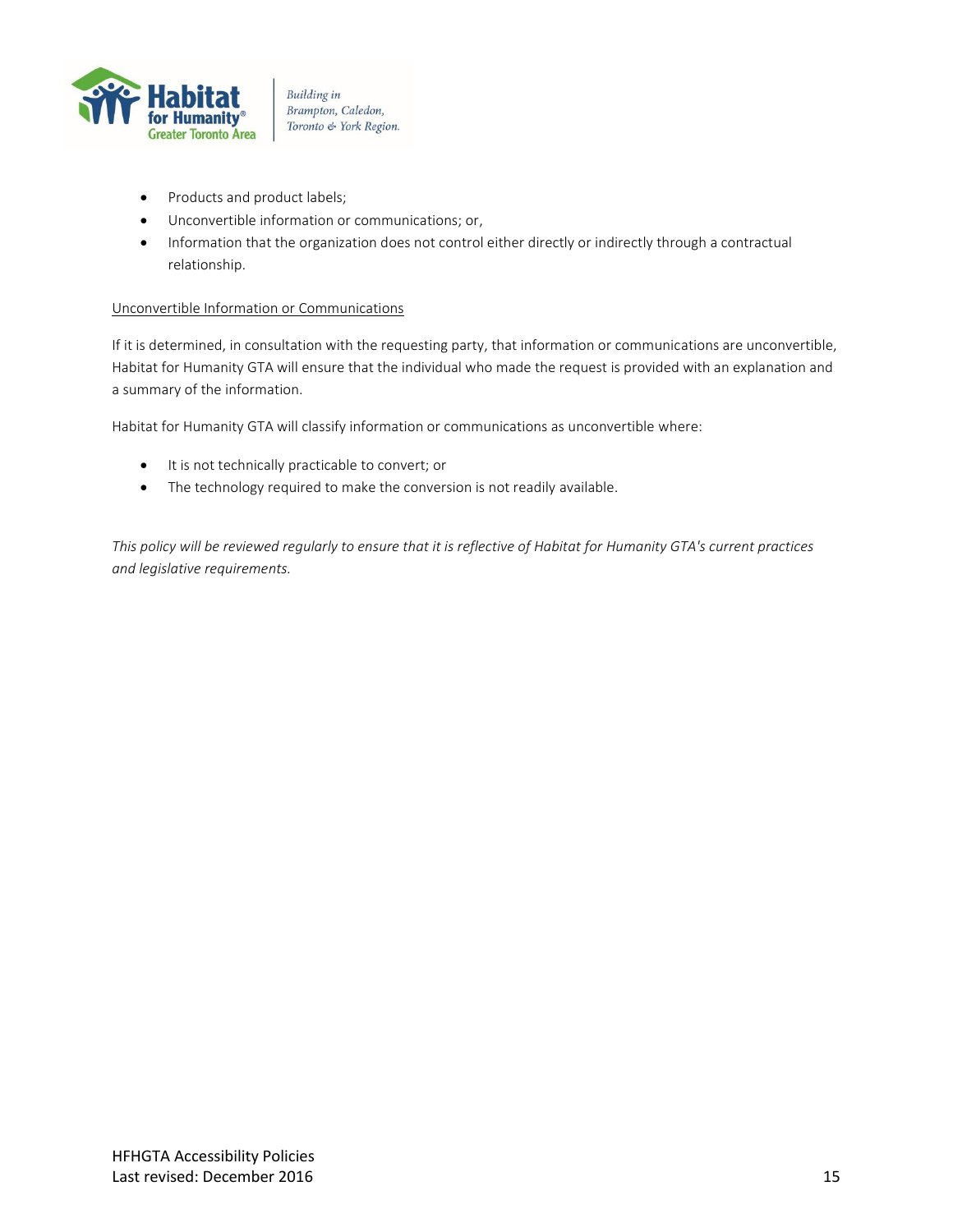

## <span id="page-15-0"></span>AODA – Integrated Accessibility Standards Regulation Employment Policy

#### <span id="page-15-1"></span>**Intent**

This policy is intended to meet the requirements of the Integrated Accessibility Standards, Ontario Regulation [191/11](http://www.e-laws.gov.on.ca/html/regs/english/elaws_regs_110191_e.htm) for the Employment Standard set forth under the [Accessibility for Ontarians with Disabilities Act, 2005](http://www.e-laws.gov.on.ca/html/statutes/english/elaws_statutes_05a11_e.htm)*.* This policy applies to the provision of accessible employment services for persons with disabilities.

All employment services provided by Habitat for Humanity GTA shall follow the principles of dignity, independence, integration and equal opportunity.

#### <span id="page-15-2"></span>**Definitions**

Accessible Formats– Include but are not limited to large print, recorded audio and electronic formats, braille and other formats usable by persons with disabilities.

Communication Supports – Include but are not limited to captioning, alternative and augmentative communication supports, plain language, sign language and other supports that facilitate effective communications.

Performance Management – Activities related to assessing and improving employee performance, productivity and effectiveness with the goal of facilitating employee success.

Redeployment – Where possible, the reassignment of employees to other departments or jobs within the organization as an alternative to layoff, when a particular job or department has been eliminated by the organization.

#### <span id="page-15-3"></span>**General Principles**

In accordance with the *Integrated Accessibility Standards, Ontario Regulation 191/11*, this policy addresses the following:

- A. [Recruitment, Assessment and Selection](#page-15-4)
- B. [Accessible Formats and Communication Supports for Employees](#page-16-0)
- C. [Workplace Emergency Response Information](#page-16-1)
- D. [Documented Individual Accommodation Plans](#page-16-2)
- E. [Performance Management and Career](#page-17-0) Development and Advancement
- F. [Return to Work](#page-17-1)
- G. [Redeployment](#page-17-2)

#### <span id="page-15-4"></span>A. Recruitment, Assessment and Selection

Habitat for Humanity GTA will notify employees and the public about the availability of accommodation for job applicants who have disabilities. Applicants will be informed that these accommodations are available, upon request, for the interview process and for other candidate selection methods. Where an accommodation is requested, Habitat for Humanity GTA will consult with the applicant and provide or arrange for suitable accommodation.

Successful applicants will be made aware of Habitat for Humanity GTA's policies and supports for accommodating people with disabilities.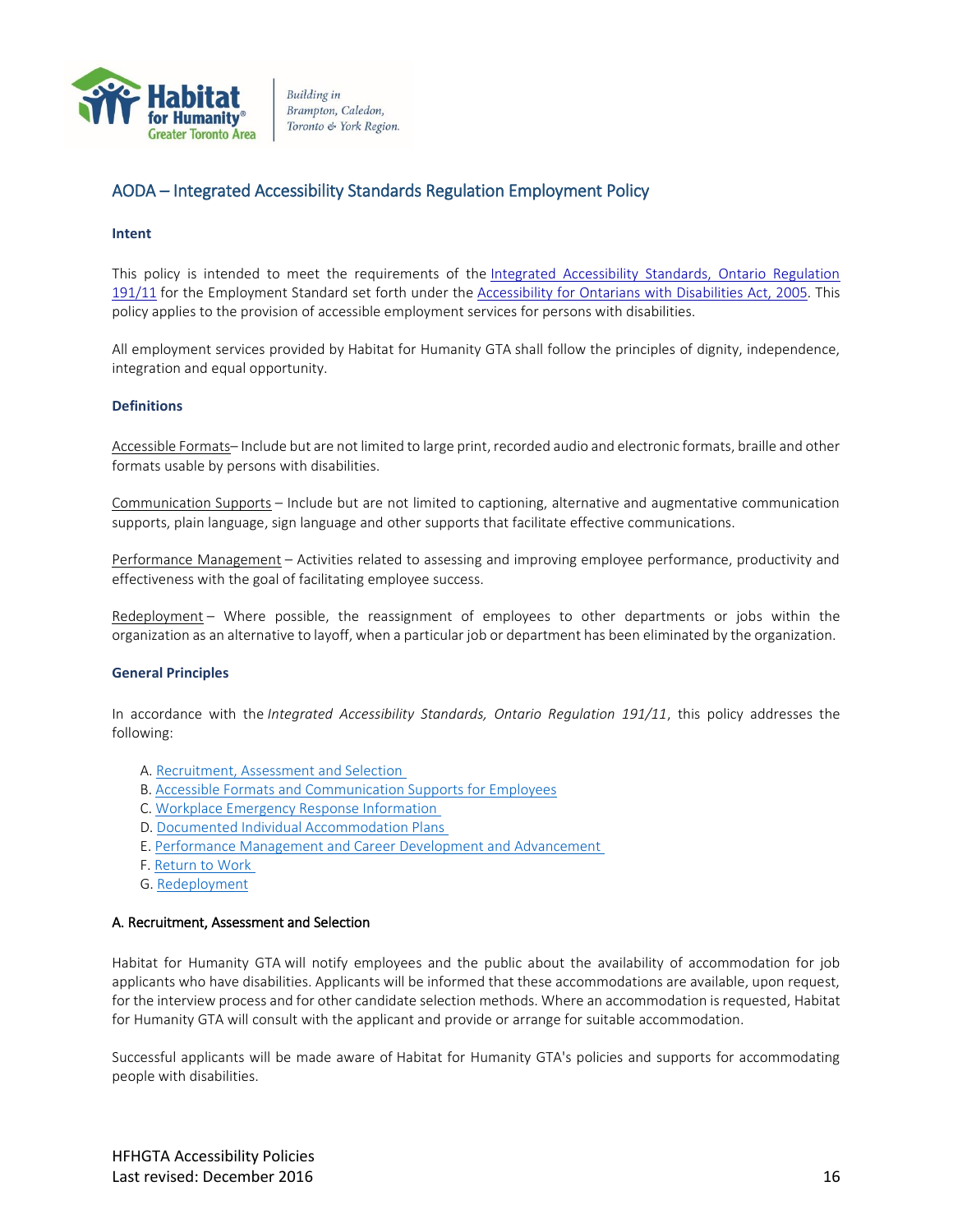

#### <span id="page-16-0"></span>B. Accessible Formats and Communication Supports for Employees

Habitat for Humanity GTA will ensure that employees are aware of our policies for employees with disabilities and any changes to these policies as they occur.

If an employee with a disability requests it, Habitat for Humanity GTA will provide or arrange for the provision of accessible formats and communication supports for the following:

- Information needed in order to perform their job: and
- Information that is generally available to all employees in the workplace.

Habitat for Humanity GTA will consult with the employee making the request to determine the best way to provide the accessible format or communication support.

#### <span id="page-16-1"></span>C. Workplace Emergency Response Information

Where required, Habitat for Humanity GTA will create individual workplace emergency response information for employees with disabilities. This information will take into account the unique challenges created by the individual's disability and the physical nature of the workplace, and will be created in consultation with the employee.

This information will be reviewed when:

- The employee moves to a different physical location in the organization;
- The employee's overall accommodation needs or plans are reviewed; and/or
- Habitat for Humanity GTA reviews general emergency response policies.

#### <span id="page-16-2"></span>D. Documented Individual Accommodation Plans

Habitat for Humanity GTA has developed and has in place written processes for documenting individual accommodation plans for employees with disabilities. The process for the development of these accommodation plans include specific elements, including:

- The ways in which the employee can participate in the development of the plan;
- The means by which the employee is assessed on an individual basis;
- The ways that an employer can request an evaluation by an outside medical expert, or other experts (at the employer's expense) to determine if accommodation can be achieved, or how it can be achieved;
- The ways that an employee can request the participation of a representative from the workplace for the creation of the accommodation plan;
- The steps taken to protect the privacy of the employee's personal information;
- The frequency with which the individual accommodation plan should be reviewed or updated and how it should be done;
- The way in which the reasons for the denial of an individual accommodation plan will be provided to the employee; and,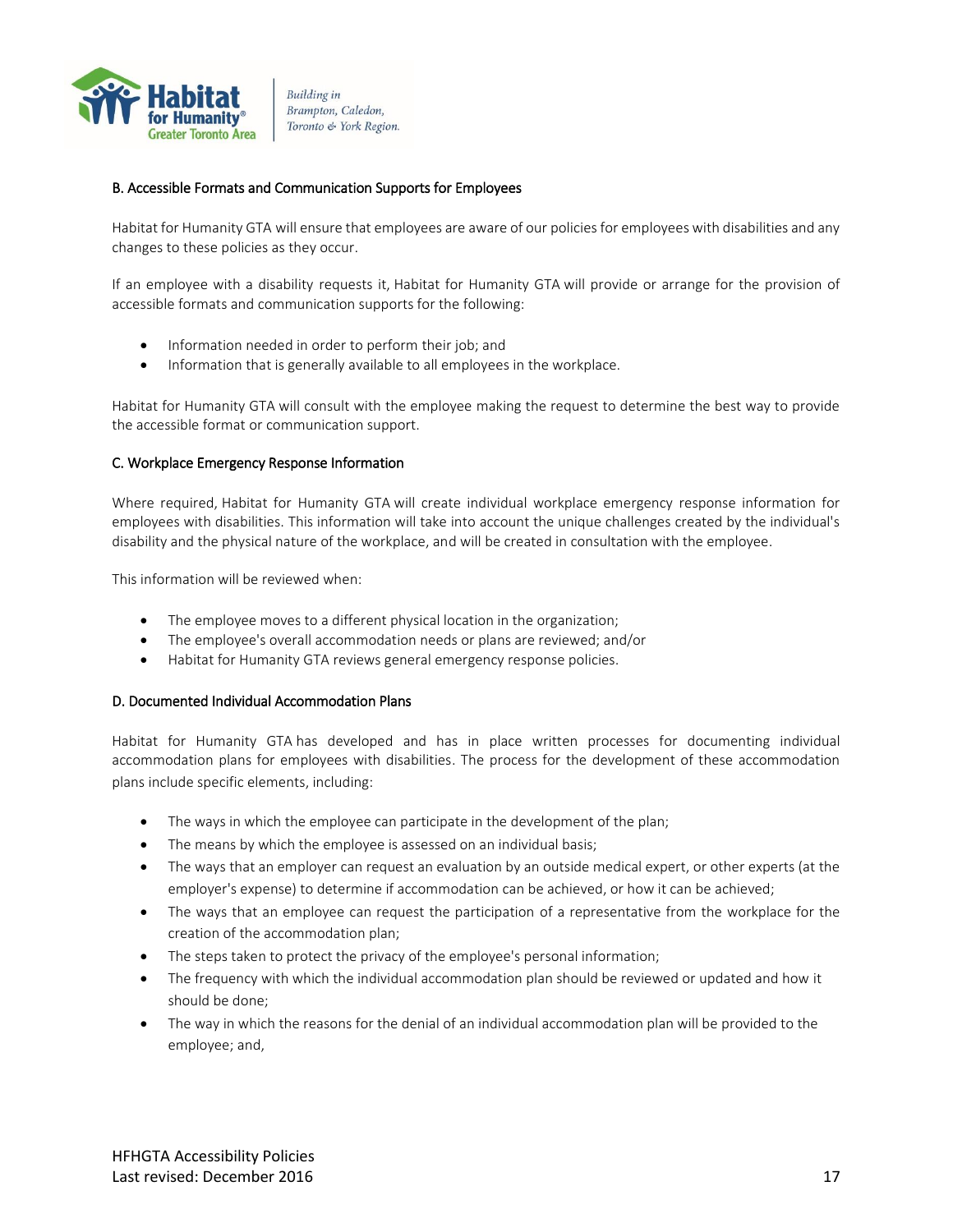

 The means of providing the accommodation plan in an accessible format, based on the employee's accessibility needs.

The individual accommodation will:

- Include information regarding accessible formats and communication supports upon request;
- Where needed, include individualized workplace emergency response information; and,
- Outline all other accommodation provided.

#### <span id="page-17-0"></span>E. Performance Management and Career Development and Advancement

Habitat for Humanity GTA will consider the accessibility needs of employees with disabilities when implementing performance management processes, or when offering career development or advancement opportunities.

*Individual accommodation plans will be consulted, as required.*

#### <span id="page-17-1"></span>F. Return to Work

Habitat for Humanity GTA will develop and implement return to work processes for employees who are absent from work due to a disability and require disability-related accommodation(s) in order to return to work.

The return to work process will outline the steps Habitat for Humanity GTA will take to facilitate the employee's return to work and shall use documented individual accommodation plans (as described in section 28 of the regulation).

#### <span id="page-17-2"></span>G. Redeployment

The accessibility needs of employees with disabilities will be taken into account in the event of redeployment.

*Individual accommodation plans will be consulted, as required.*

*This policy will be reviewed regularly to ensure that it is reflective of Habitat for Humanity GTA's current practices as well as legislative requirements.*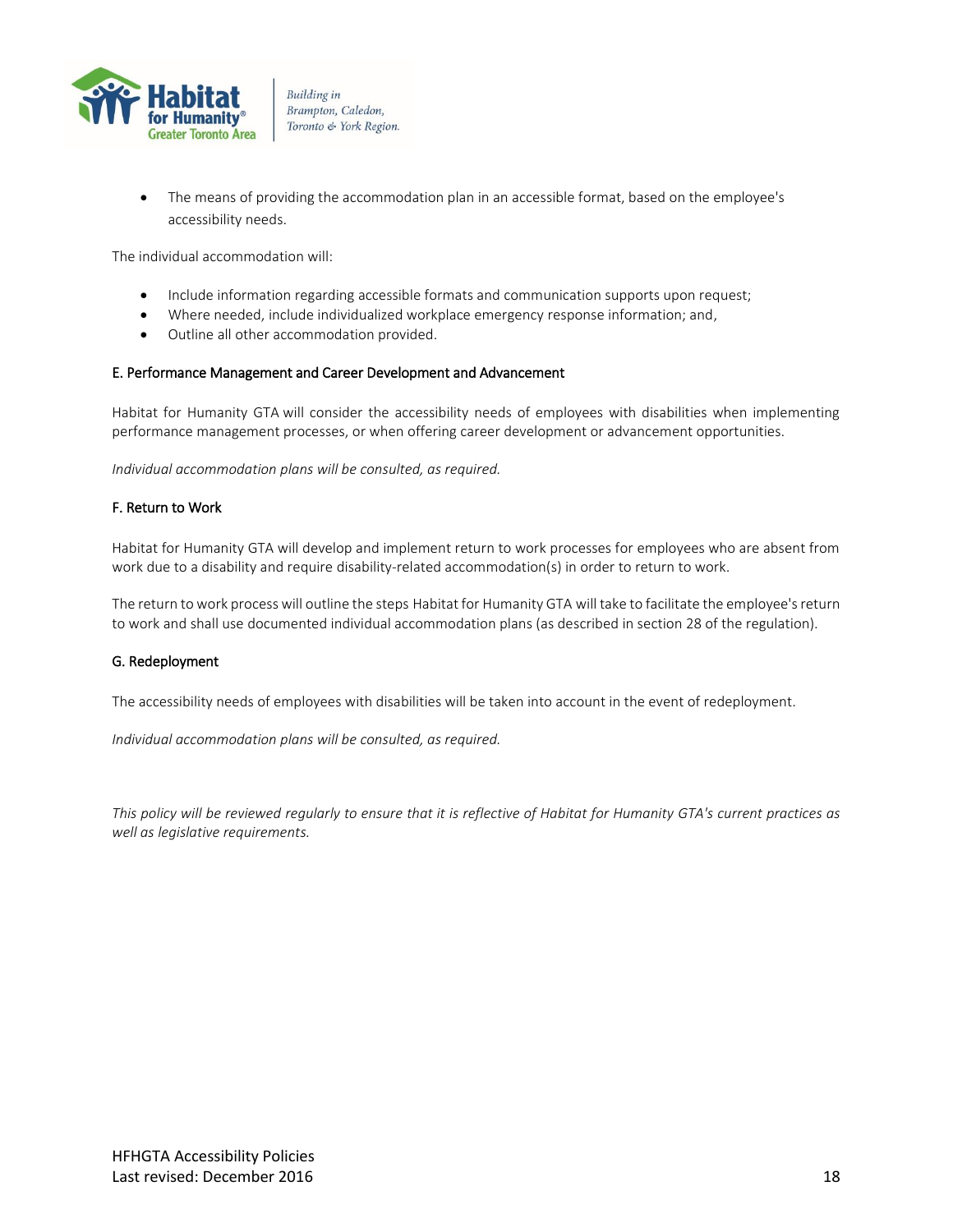

## <span id="page-18-0"></span>AODA – Integrated Accessibility Standards Regulation Design of Public Spaces Policy

#### <span id="page-18-1"></span>**Intent**

This policy is intended to meet the requirements of the Integrated Accessibility Standards, Ontario Regulation [191/11](http://www.e-laws.gov.on.ca/html/regs/english/elaws_regs_110191_e.htm) for the Design of Public Spaces Standard set forth under the [Accessibility for Ontarians with Disabilities Act,](http://www.e-laws.gov.on.ca/html/statutes/english/elaws_statutes_05a11_e.htm)  [2005](http://www.e-laws.gov.on.ca/html/statutes/english/elaws_statutes_05a11_e.htm)*.* This policy applies to removing barriers in two (2) areas:

- Buildings; and,
- Public spaces.

#### <span id="page-18-2"></span>**Definitions**

Accessible Formats– Include but are not limited to large print, recorded audio and electronic formats, braille and other formats usable by persons with disabilities.

Environmental Mitigation – Activities that are intended to address any negative effects on the environment caused by the standard.

Environmental Restoration – Activities that will benefit the environment.

Exterior Paths of Travel – Refers to sidewalks and walkways designed and constructed for pedestrian travel and intended to provide a functional route from Point A to Point B, rather than a recreational experience.

Kiosk – An interactive electronic terminal, including a point-of-sale device, for public use that allows users to access one (1) or more services or products.

Redeveloped – A planned significant alteration to a public space. It does not include maintenance activities, environmental mitigation or environmental restoration.

#### <span id="page-18-3"></span>**General Principles**

In accordance with the *Integrated Accessibility Standards, Ontario Regulation 191/11*, this policy addresses the following:

- A. [Exterior Paths of Travel](#page-18-4)
- B. [Off-Street Accessible Public Parking](#page-19-0)
- C. [On-Street Accessible Public Parking](#page-19-1)
- D. [Obtaining Services](#page-19-1)
- E. [Maintenance](#page-19-2)
- F. [Exceptions](#page-20-1)

#### <span id="page-18-4"></span>A. Exterior Paths of Travel

To ensure the health and safety of all pedestrians, any newly constructed or redeveloped exterior paths of travel will meet, and where possible exceed, the technical requirements of the *Integrated Accessibility Standards,* [section 80.23,](http://www.e-laws.gov.on.ca/html/regs/english/elaws_regs_110191_e.htm) and where applicable, sections 80.24 – 80.28.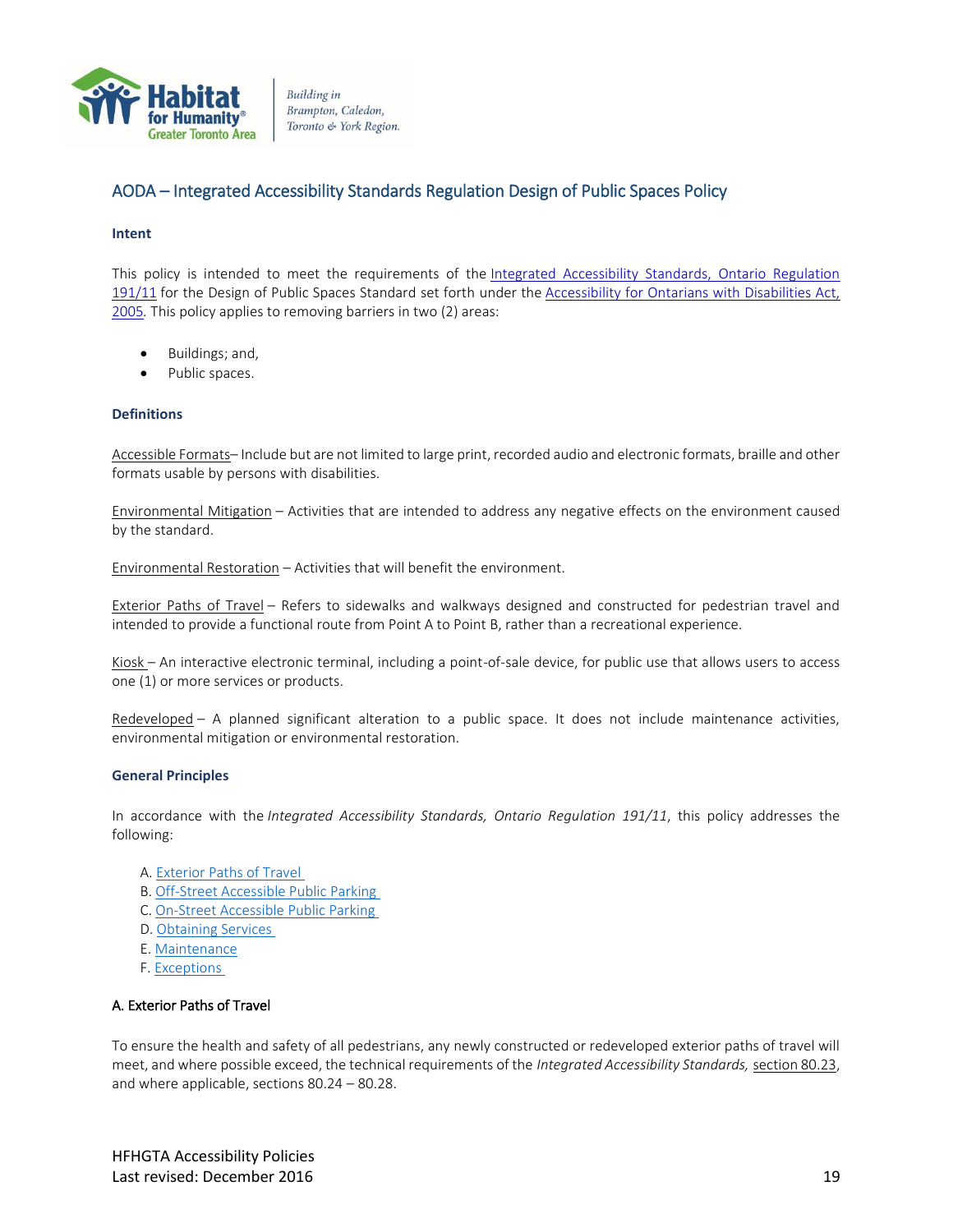

#### Consultation on Rest Areas

Prior to constructing or redeveloping rest areas on exterior paths of travel, Habitat for Humanity GTA shall consult with the necessary parties to ensure accessibility.

#### <span id="page-19-0"></span>B. Off-Street Accessible Public Parking

#### Types of Spaces and Access Aisles

Habitat for Humanity GTA will ensure that any newly constructed or redeveloped off-street parking facilities provide the following two (2) types of parking spaces available for persons with disabilities:

- Type A Parking space with a minimum width of 3.4 m; and
- Type B Standard parking space with a minimum width of 2.4 mm.

Access aisles will be provided for all accessible parking spaces and will meet the requirements of the *Integrated Accessibility Standards,* [section 80.35.](http://www.e-laws.gov.on.ca/html/regs/english/elaws_regs_110191_e.htm)

#### Minimums

Habitat for Humanity GTA will ensure that any newly constructed or redeveloped off-street parking facility meets, and where possible exceeds, the required number of accessible parking spaces based on the size of the lot. The number of accessible spaces will be aligned with the requirements specified in the *Integrated Accessibility Standards,* [section](http://www.e-laws.gov.on.ca/html/regs/english/elaws_regs_110191_e.htm)  [80.36.](http://www.e-laws.gov.on.ca/html/regs/english/elaws_regs_110191_e.htm)

#### **Signage**

Habitat for Humanity GTA will ensure that the proper signage is provided for each accessible parking space. Type A parking spaces will have signage indicating van accessibility.

#### <span id="page-19-1"></span>C. Obtaining Services

#### Service Counters

When constructing or replacing any service counters, Habitat For Humanity GTA will ensure that at least one (1) counter is made accessible in accordance with the *Integrated Accessibility Standards,* [section 80.41.](http://www.e-laws.gov.on.ca/html/regs/english/elaws_regs_110191_e.htm)

#### Fixed Queuing Guides

When constructing new fixed queuing guides, Habitat For Humanity GTA will ensure that they are made accessible to people with various disabilities in accordance with the *Integrated Accessibility Standards,* [section 80.42.](http://www.e-laws.gov.on.ca/html/regs/english/elaws_regs_110191_e.htm)

#### Waiting Areas

<span id="page-19-2"></span>When constructing or redeveloping an existing waiting area, Habitat for Humanity GTA will ensure that a minimum of 3% of the seating is made accessible. Habitat for Humanity GTA will ensure that there will be at least one (1) accessible seat.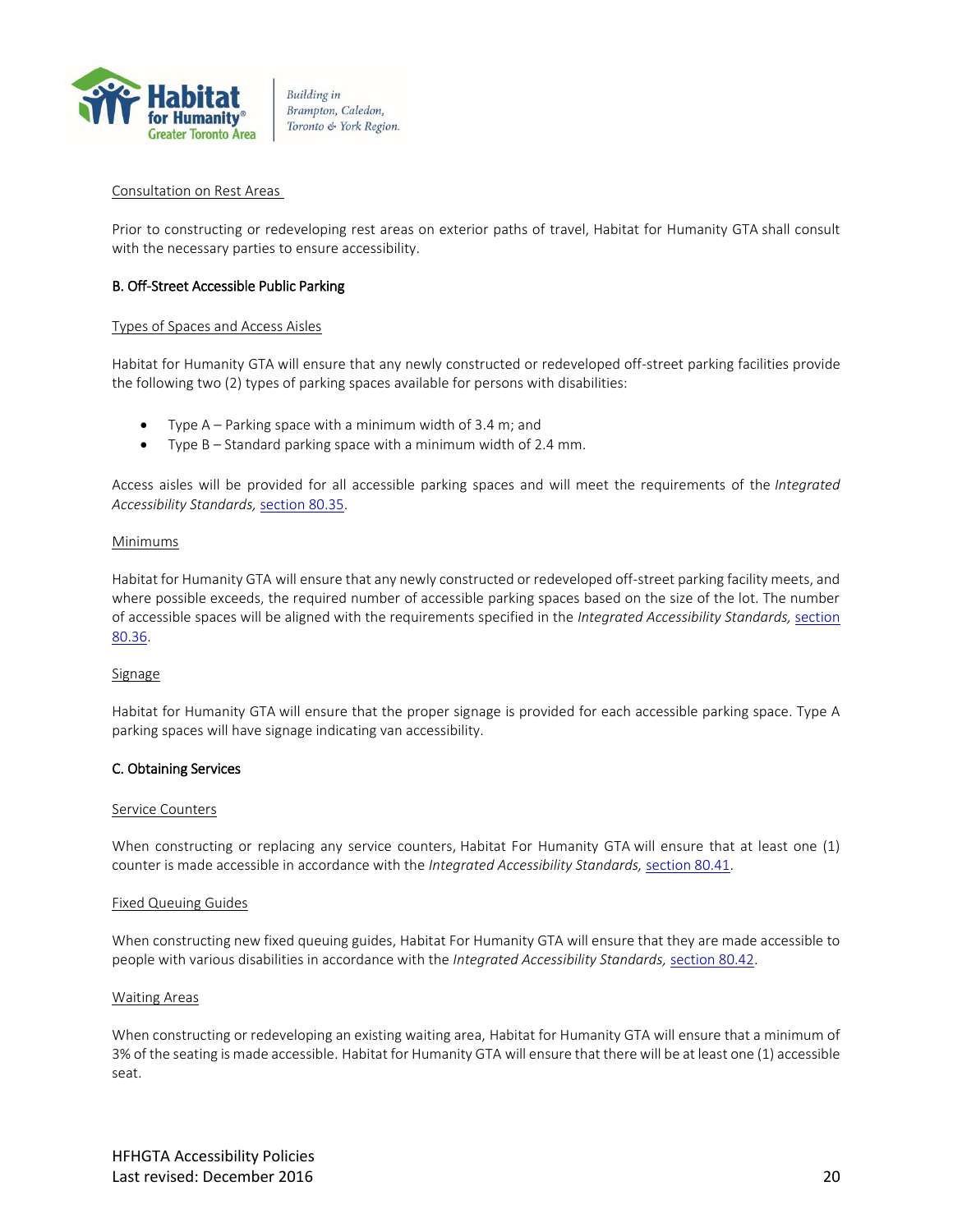

#### <span id="page-20-0"></span>D. Maintenance

Habitat for Humanity GTA shall ensure that our multi-year accessibility plan addresses:

- Preventive and emergency maintenance procedures for the accessible elements in public spaces; and,
- Procedures for temporary disruptions to accessible elements.

#### <span id="page-20-1"></span>E. Exceptions

There may be times where it is not possible for Habitat for Humanity GTA to meet all technical requirements as outlined within legislation. In these instances, Habitat for Humanity GTA will strive to meet the requirements to the fullest extent to allow for accessible use with particular constraints as addressed in legislation.

*This policy will be reviewed regularly to ensure that it is reflective of Habitat for Humanity GTA's current practices as well as legislative requirements.*